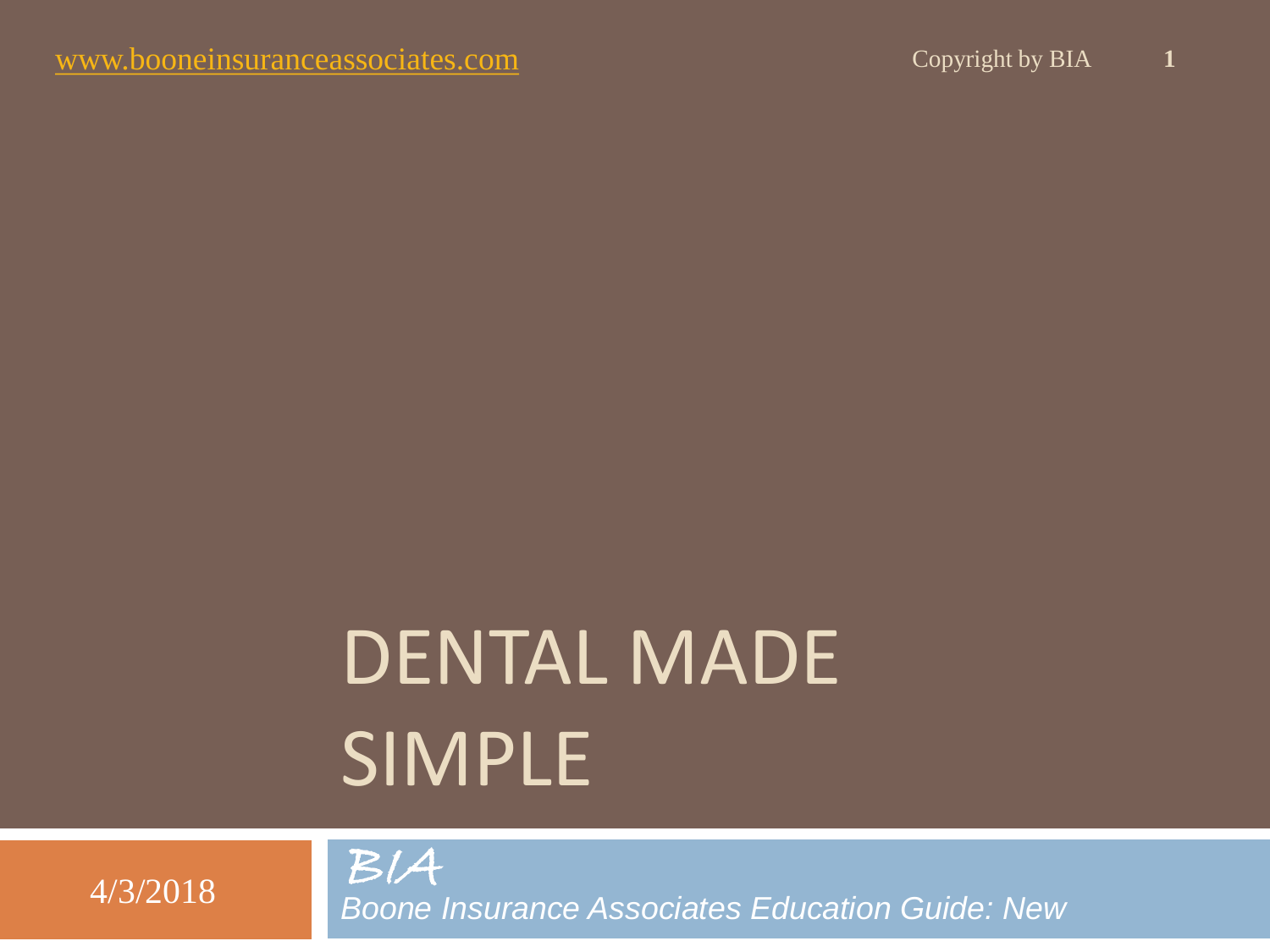### About Boone Insurance Associates

- Boone Insurance Associates provides health and life insurance products to clients all over Oregon. WE specialize in Medicare, Group, Individual, Dental and sell Short Term Medical and Travel Insurance.
- $\Box$  We work directly with the companies to resolve any of your claim, benefit, & premium questions.
- $\Box$  Unlike a captive insurance producer who represents that insurance company alone, we are independent of a specific insurance company and represent a variety of different companies and products.
- $\Box$  Boone Insurance Associates provides this educational program today to help inform you. There is no obligation for you to purchase services from us.

"**Our pledge is to provide our clients with superior customer service and product knowledge in order to guide them in making the most informed decisions."**

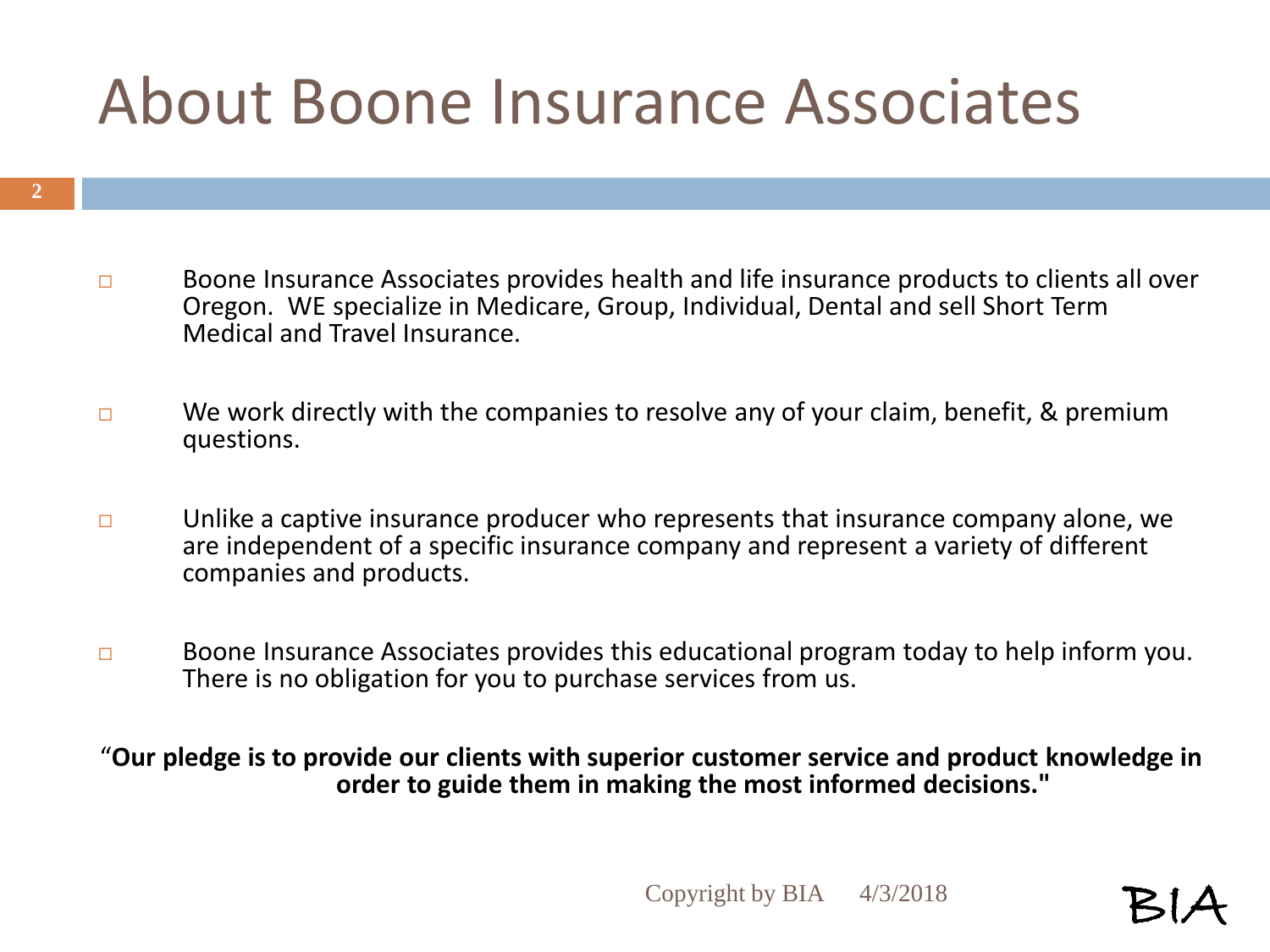# Basic Dental Terminology

- **Deductible:** A specific dollar amount that your health insurance company may require that you pay out-of-pocket each year before your dental insurance plan begins to make payments for claims.
- **Copay:** A fixed amount (\$20, for example) you pay for a covered dental service after you've paid your deductible.
- □ Coinsurance: Coinsurance is typically expressed as a percentage of the charge or allowable charge for a service rendered by a dental provider. For example, if your insurance company covers 80% of the allowable charge for a specific service, you may be required to cover the remaining 20% as coinsurance.
- **Annual Maximum**: Dental plans typically have a certain amount the plan will pay out annually. All services you use will apply to this annual maximum. Generally speaking this amount will range from \$750 to \$1500.
- **Waiting Periods:** Some carriers and/or plans will allow enrollment any time during the year but certain benefits will be subject to a 6 or 12-month waiting period before services will be covered.

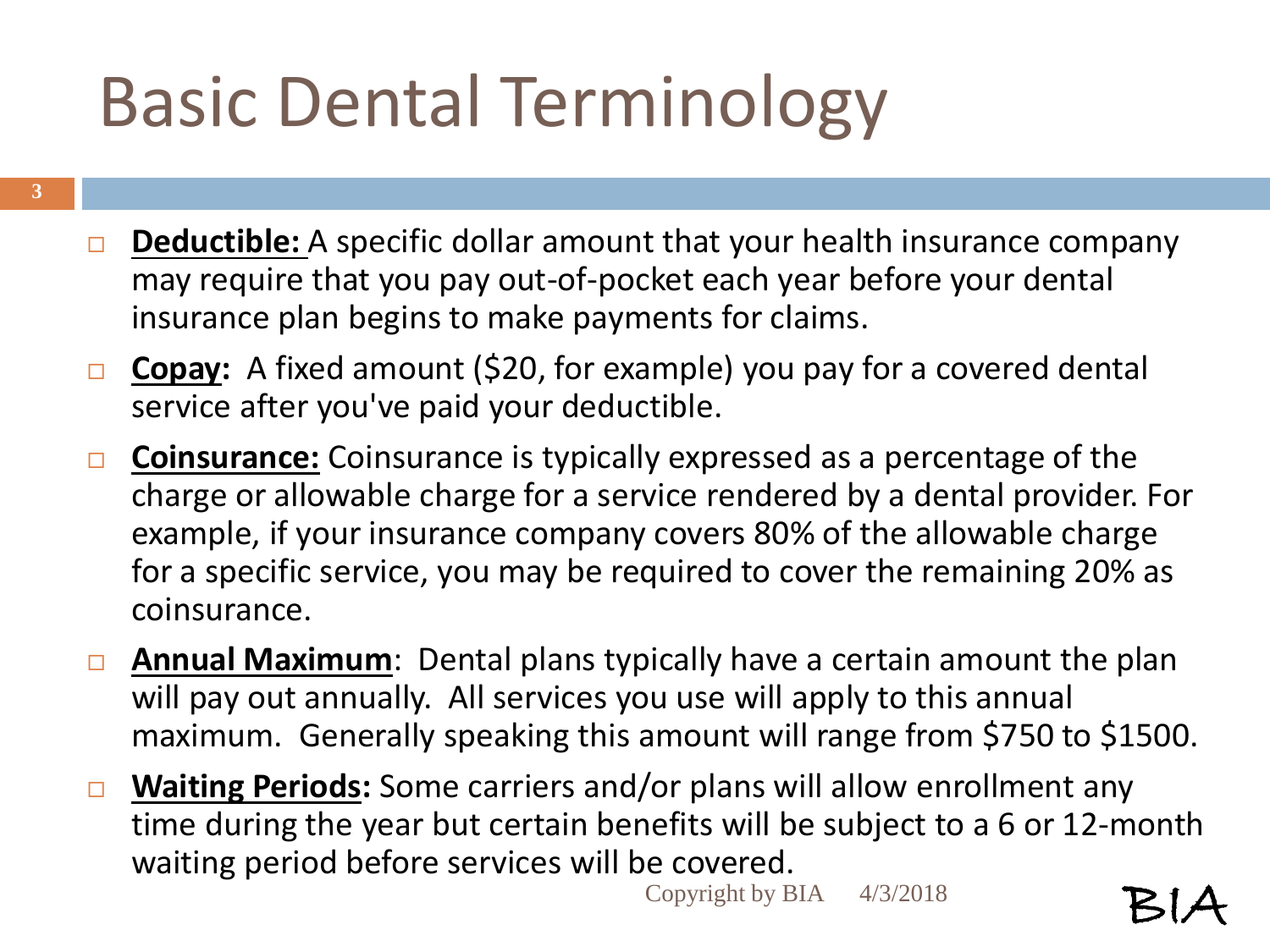# Terminology Continued…

- **4**
- **UCR (Usual, Customary, Reasonable):** The amount paid for a medical service in a geographic area based on what providers in the area usually charge for the same or similar medical service. The UCR amount sometimes is used to determine the allowed amount.
	- **How does a UCR-based plan work?** For example, a member visits an out-of-network dentist for a root canal and the member's PPO plan covers the root canal at 50 percent of the procedure cost. The insurer's UCR rate for this root canal is \$1,500. If the dentist charges \$1,000 (which is BELOW the UCR rate), the plan will pay \$500 (50 percent), and the member must pay the remaining \$500, assuming that the member has met their deductible for the plan previously.
	- $\Box$  What if the dentist charges more than the insurer's UCR value? Let's assume the dentist's charge is \$2,000. The member's insurance plan will still cover the procedure at 50 percent, but since the insurer's UCR rate is \$1,500, the plan will pay \$750. That means the member is responsible for coinsurance of \$750, and the remaining \$500 balance—a total of \$1,250.
- **MAC (Maximum Allowable Charge):** The fees, on which program deductibles, maximums and coinsurance percentage are based, that a dental program will reimburse a dentist for a service as defined by contract. This is the amount that can be charged back to patients.
	- **How does a MAC-based plan work?** Using the root canal example from before, the dentist is charging \$1,500, and the member's plan still covers the procedure at 50 percent. The insurer's in-network negotiated fee for the root canal procedure is \$900, so the plan will pay \$450 toward the \$1,500 procedure. Now, the member is responsible for a \$1,050 **balance.** Copyright by BIA 4/3/2018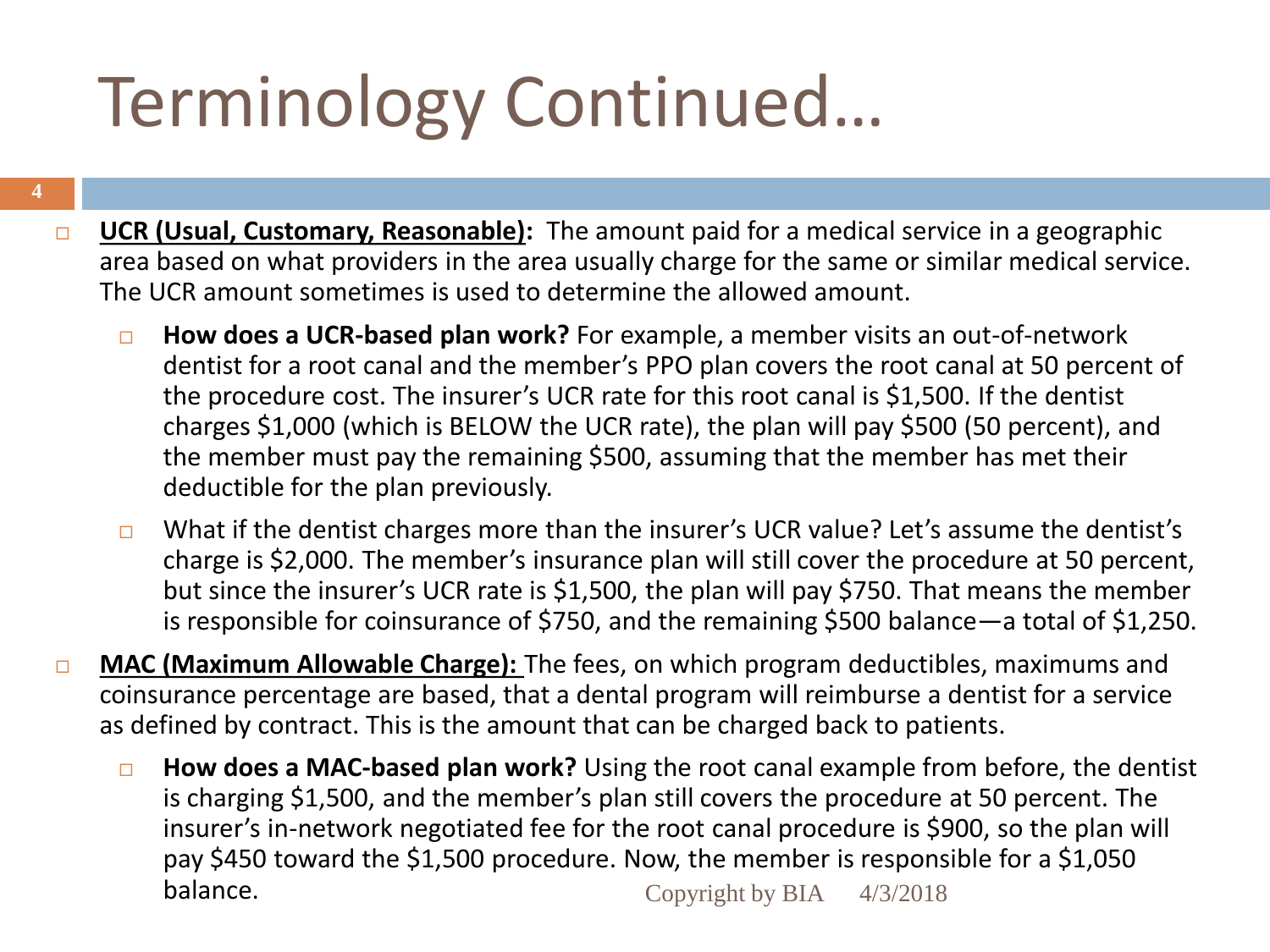### Dental Benefit Table

#### **Class 1 Services**

**Exams, X-rays, cleanings, preventative services**

#### **Class 2 Services**

**Fillings, space maintainers, typically lower level dental work**

#### **Class 3 Services**

**Bridges, root canals, crowns, typically higher level dental work**

Benefits will vary with each carrier. Listed above are general examples.

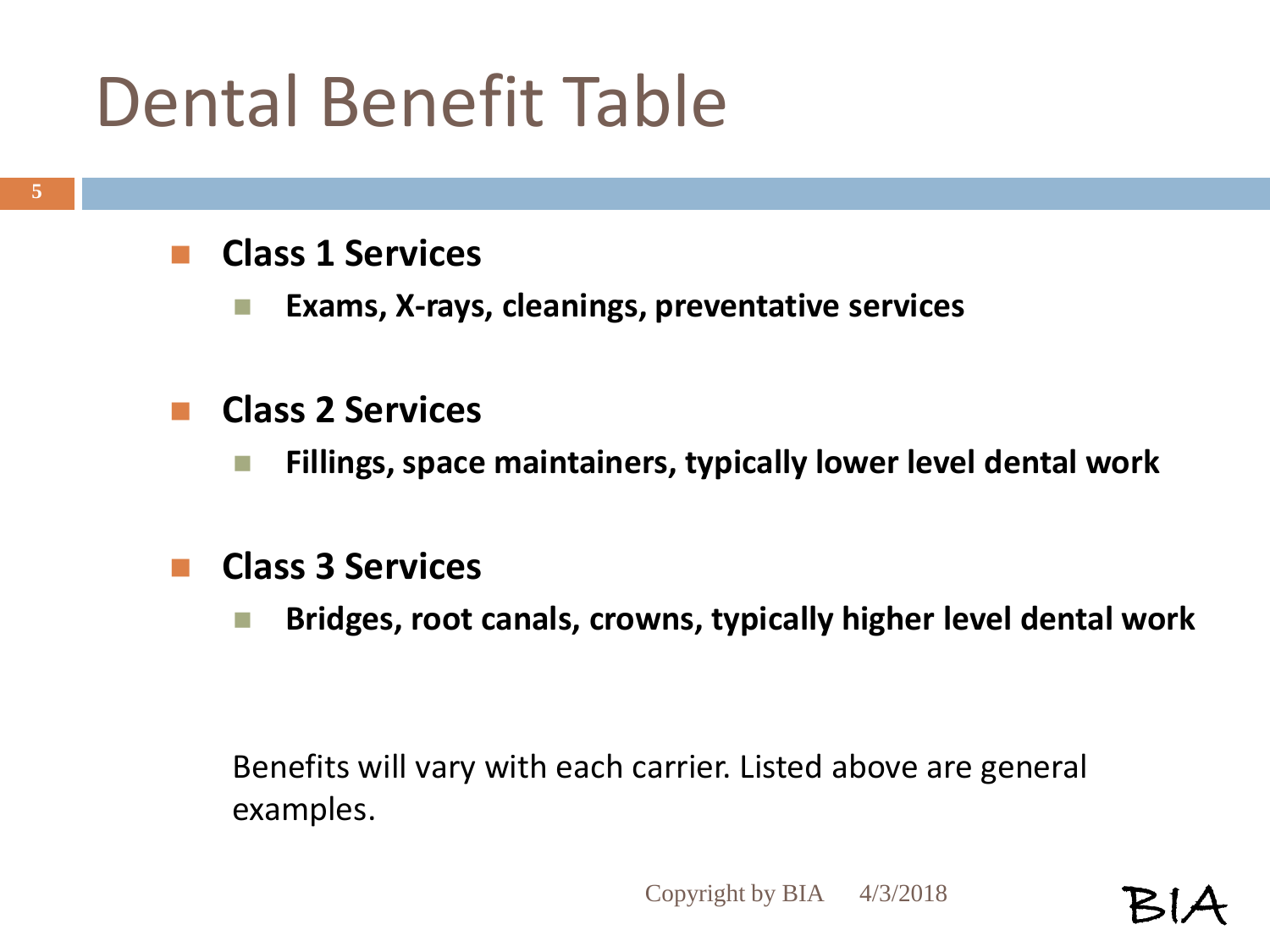# Types of Plan Networks

#### PPO- Preferred Provider Organization

**6**

**D** Dental preferred provider organizations are managed care organizations with a network of dentists under contract with a dental insurance carrier. This network of dentists provides dental PPO insurance plan members with special rates on dental care. The rates are usually lower if the insured member selects a primary dentist and/or dental specialists from the dental PPO network, but the insured individual still has the freedom to choose a dental care provider outside of the established network.

#### □ HMO-Health Maintenance Organization

**HMO** dental insurance plans have networks of dentists under contract with the dental insurance company that offer dental services to insured members at pre-determined rates. The dental HMO will not provide a reimbursement if the insured sees a dentist that is not in their network. People insured with HMO dental insurance plans must select a primary dentist from a preapproved list. All referrals to dental specialists must be provided by the primary dentist.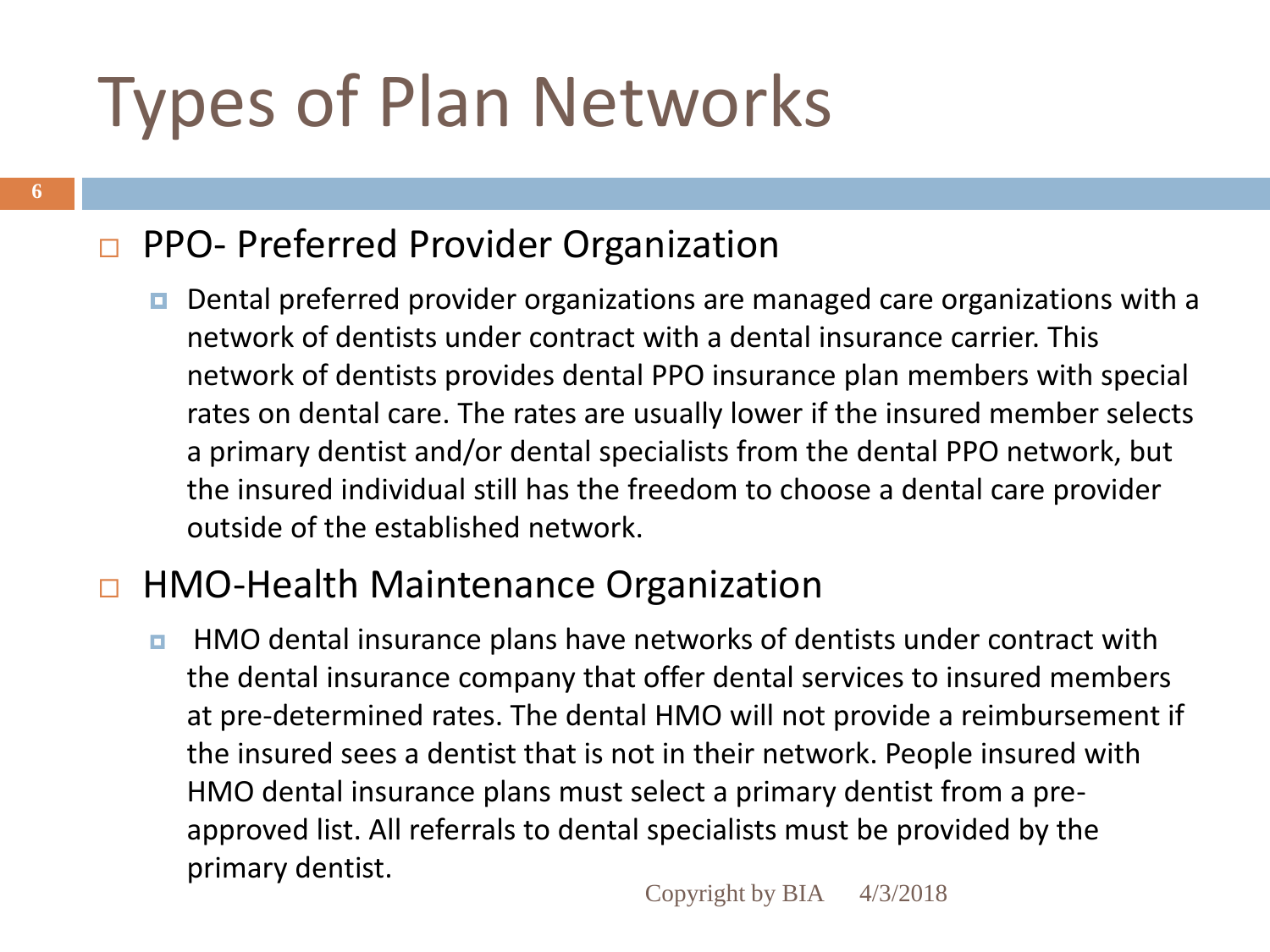# Other Types of Plans

**7**

- **Indemnity Plans**: Dental indemnity insurance plans are fee-for-service insurance plans that require insured members to pay dentists directly for dental services rendered. People covered by dental indemnity insurance receive compensation from the insurance company by submitting claim forms.
- **□ Escalating Plans**: With this option, members have a benefit that grows stronger each year – automatically. And with additional money available for eligible covered expenses, members who use their dental benefits can often save more as their maximum increases. These plans often incentivize members to receiving routine preventive care by paying more for care during the next benefit year.
- **EPO Plans (Exclusive Provider Organization)**: As a member of an EPO, you can use the providers within the EPO network but cannot go outside of the network for care. Generally these plans partner with one specific dental group. Most often, the care you receive isn't limited by a maximum dollar amount and have no annual deductibles. You are charged copays for visits and services.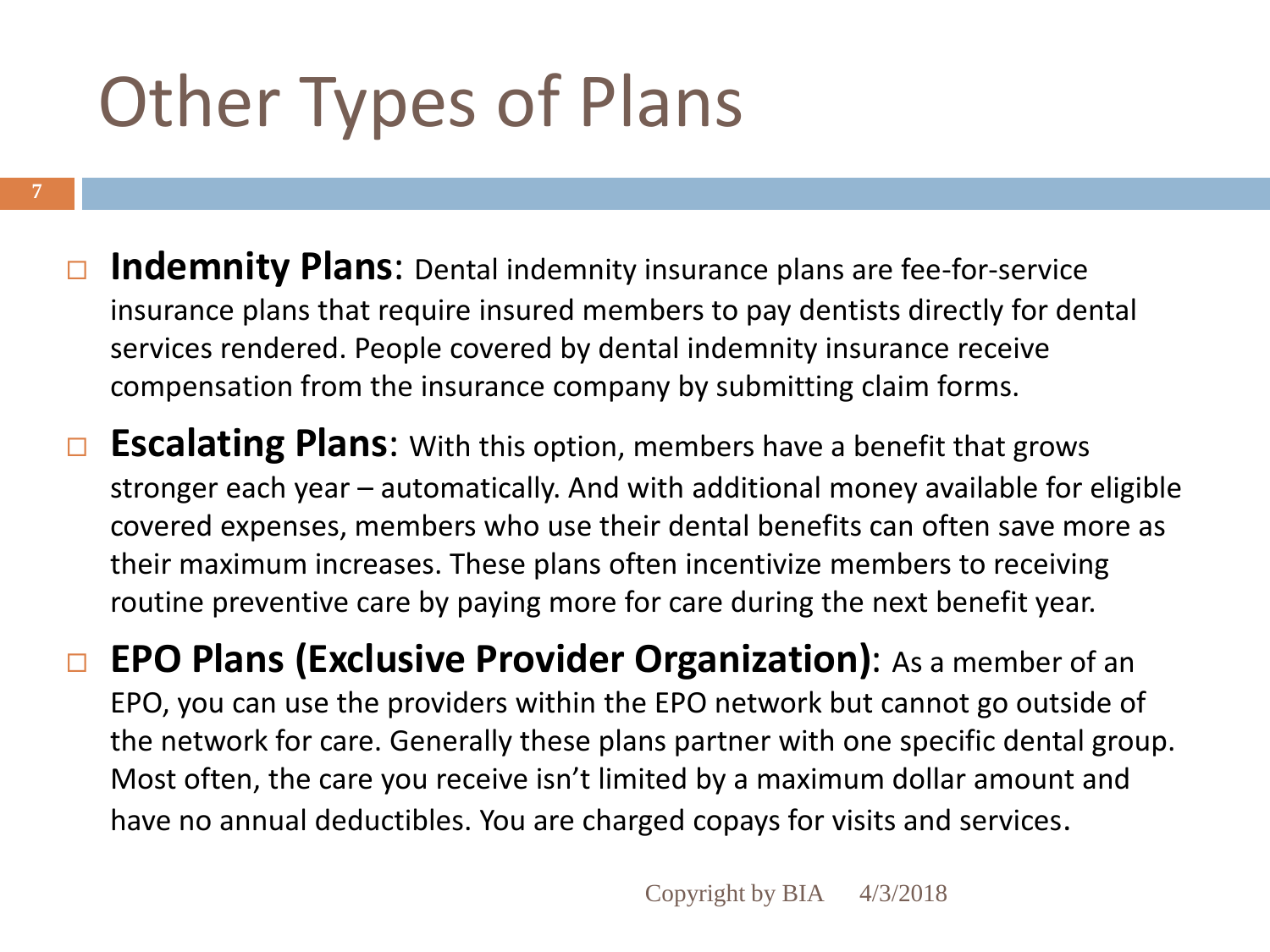### Enrollment Periods

- **Year-Round Enrollment:** Some carriers will allow enrollment in a dental plan any time during the year. In most cases, the plan will be effective on the first day of the month following application.
- OEP (Open Enrollment Period): November 1-December 15
	- Some carriers only allow enrollment and/or changes during this time frame each year
- **SEP (Special Election Period): Any time during the year as long as you have a qualified event such as:**
	- **Loss of Employer Coverage**
	- **Narriage or Divorce**
	- **Birth or adoption of a child**
	- Death
	- Move
	- **Release from Incarceration**
	- **E** Change in Medicaid Eligibility

**8**